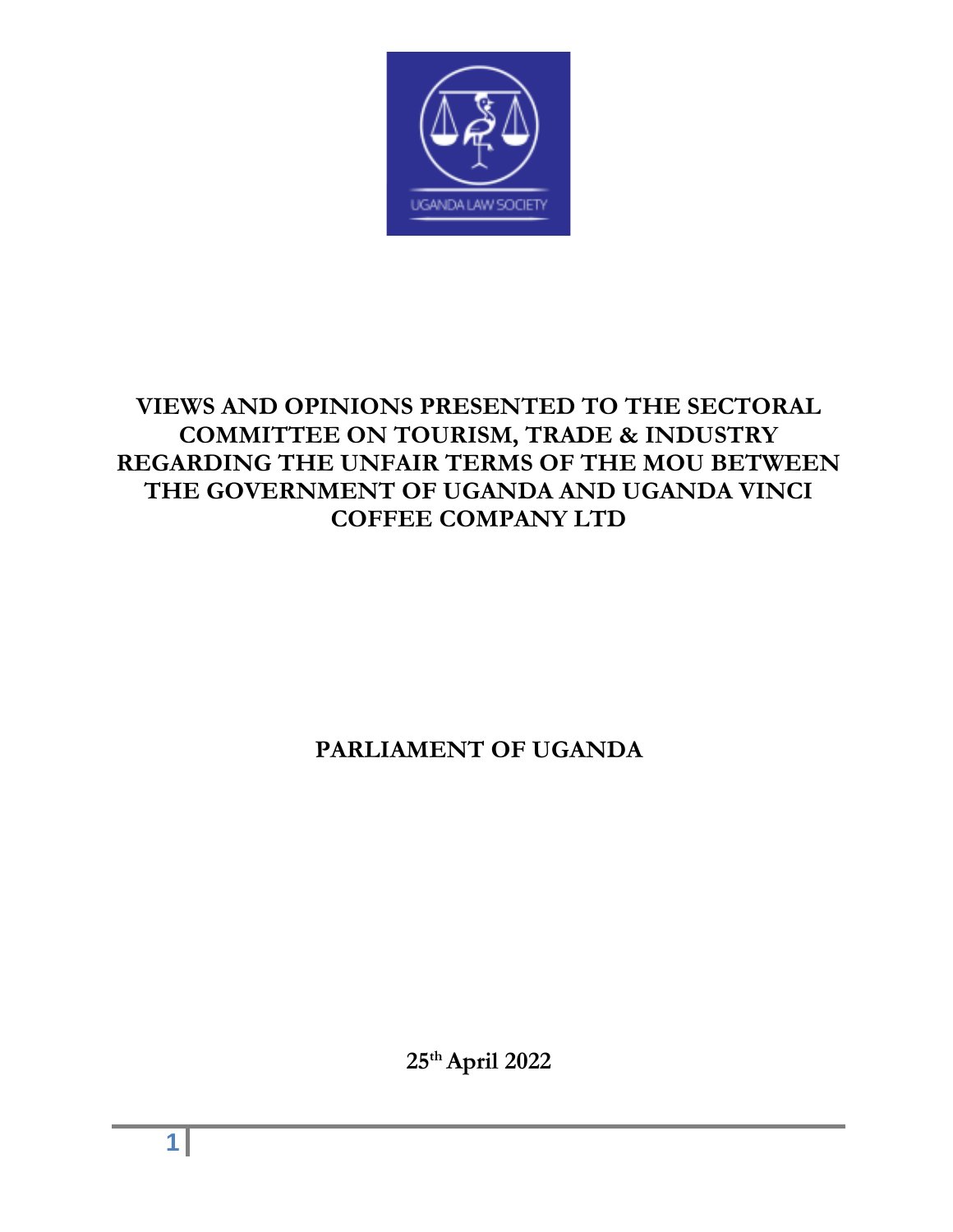#### **1.0 INTRODUCTION**

The Uganda Law society is established by Act of Parliament and its primary role is to assist Government and the Courts of Law in all matters affecting legislation, the administration and practice of law in Uganda and the protection of the general public in all matters touching, ancillary and/or incidental to the law. It is in this regard that we now render our opinion and advice on the terms of the Agreement between the Government of Uganda and Uganda Vinci Coffee Company Ltd.

The Uganda Law Society operates in specialized practice clusters and relies on them to carry out its mandate to advise the government and the public on matters incidental to the law and good governance.

Uganda Law Society appreciates the Parliamentary Committee's invitation and has put down its opinion as below.

#### **2.0 GENERAL OBSERVATIONS OF THE MOU BETWEEN THE GOVERNMENT OF UGANDA AND UGANDA VINCI COFFEE COMPANY LTD**

The Leadership and Membership of Uganda Law Society (ULS) have appraised itself of an Agreement that was concluded between the Government of Uganda and Uganda Vinci Coffee Company Limited.

At the core of the Agreements the ring fencing of Uganda's coffee value and supply chains, whose net effect is the creation of an oligopoly for the aforesaid company.

Vinci Coffee Company has been granted a cocktail of tax cuts and concessions, including land and the latitude to determine the price of its produce.

In giving this opinion we have taken into consideration the laws, regulations international instruments, trade protocols, the **National Coffee Policy** and the **National Development Plan III.**

We have studied the

- $\triangleright$  original Project Implementation Agreement signed 29<sup>th</sup> April 2015(Hereinafter referred to as Agreement Zero),
- ➢ Addendum No.1 to the Agreement signed on 21st December 2015
- ➢ Addendum No.2 signed on 17th October 2017
- ➢ The Deed of Amendment and Reinstatement (hereinafter referred to as the Deed) dated February 2022

As a watchdog and public spirited body, the ULS would like to draw the attention of relevant institutions of state to these issues which fall under the realms of administrative law, separation of powers, and the Rule of Law.

# **3.0 SPECIFIC LEGAL ISSUES AND RECOMMENDATIONS**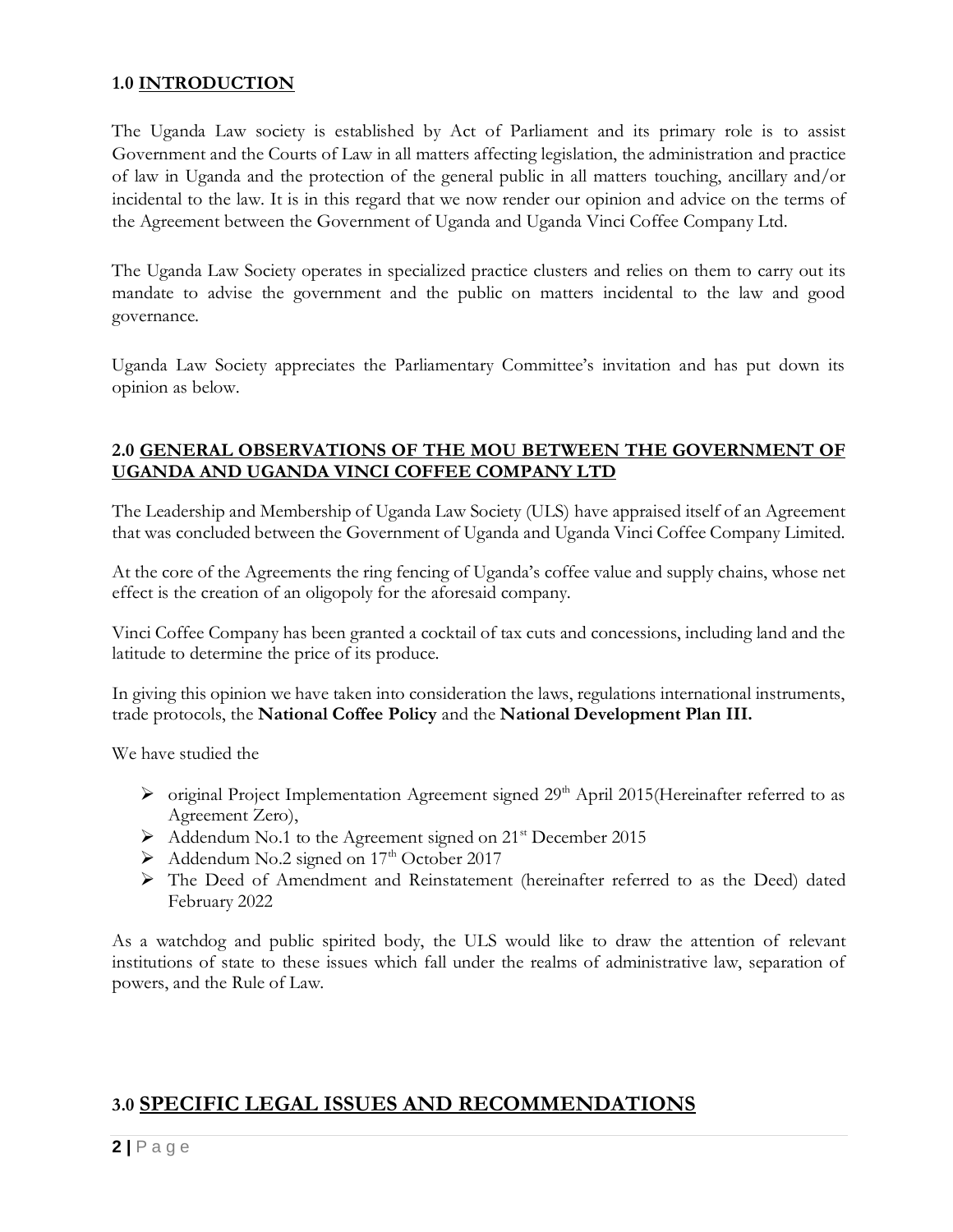## **3.1 TRANSPARENCY AND ACCOUNTABILITY**

It is a settled principle of public policy that contracts, tenders, and related dealings be conducted in a fashion that upholds transparency and accountability. The Agreement in question is shrouded in a great deal of stealth that does not augur well for the reputation of the contracting parties. Such a monumental undertaking should have been subjected to the highest level of openness as opposed to the secrecy in which it appears to have been conducted. Rather than documents being surreptitiously circulated on electronic social platforms, the line ministries should have come out ahead of everyone and availed the documents to the public. The opacity around the deal has created a wholly avoidable PR disaster from which the entire arrangement is unlikely to recover.

There is no evidence that this Agreement was subjected to either parliament or the solicitor general for approval especially since it creates tax obligations on citizens in **Clause 4.1 of the Deed** and its subsections on tax.

There is no evidence that the Coffee Development Authority was consulted or the ministry of agriculture or any other stake holders mentioned in the agreements. Evidence of this is on Page 10 of Agreement Zero the last paragraph where in reference to the tax incentives the Agreement then states "…such measures shall include bringing the existence of this Agreement to the attention of the revenue or tax collection agencies.", clearly demonstrating that even the tax body was unaware of the tax commitments being made in the agreements.

#### **Preamble A to Agreement Zero** on Page 2 states that

*"Whereas the GOU…. Has agreed to support the project…"*

Such a Clause should refer to appended decisions by said government the absence of which when read in context with the secrecy with which this Agreement seems to have been procured would clearly show an intension to mislead and a clear lack of transparency.

## **Legal Authority**

Public officials must at all time exhibit a high degree of candor as is required by **Article 42 of the Constitution of Uganda** that gives Ugandans the right to "just and fair treatment" in administrative decisions.

Under the Public service standing orders, a public officer is employed in public trust and is required to implement government policy without fear or favor to ensure economy, efficiency, transparency and effectiveness in utilization of public resources. This should be the test to examine the compliance of these agreements with the said standing orders.

#### **Recommendations**

This Agreement should once again be reviewed holistically, with the input of the requisite and necessary stakeholders. Of particular note is the involvement of the Uganda Coffee Development Authority in the drafting of this Agreement as a key stakeholder, as opposed to leaving this process to just the Ministry of Finance and Economic Development which should ideally be limited to only the revenue aspects of this agreement. We believe that this ensures accountability and transparency is undertaken to the full extent of the law.

## **3.2 PRUDENT AND COHERENT MACROECONOMIC POLICY**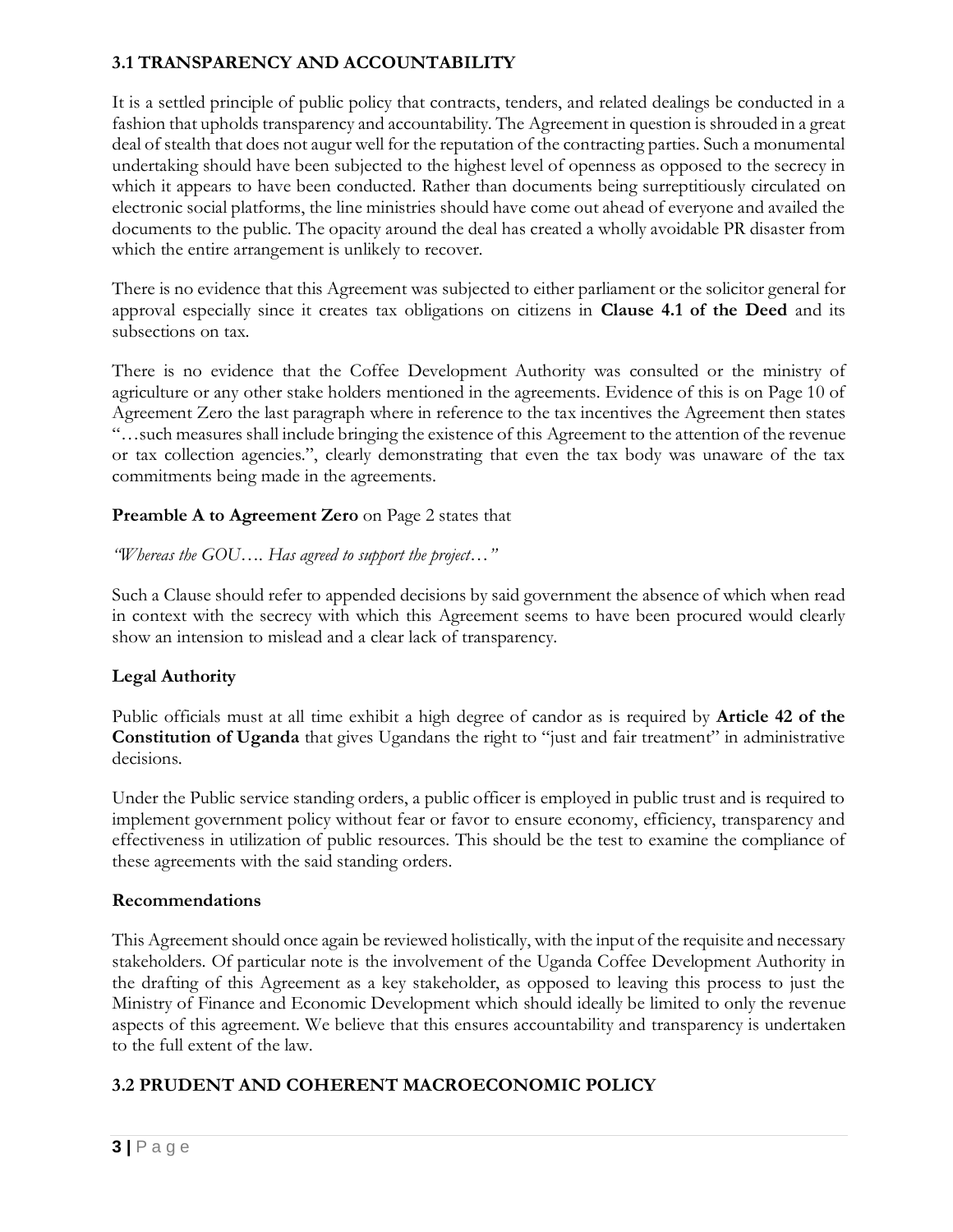Successive ministerial policy statements have continuously indicated that the Government of Uganda follows sound fiscal and monetary policies that are designed to ensure a fair balance of payments position, safeguard public funds from wastage, preserve the value and stability of the Uganda shilling and keep inflation in check.

## **National Coffee Policy 2013**

The Agreements defeat the vision of the **National Coffee Policy 2013** and **National the Coffee Act 2021** which is to create a competitive, equitable, commercialized, liberalized and sustainable coffee industry. Agreement Zero Clause 2.1(b) states that

*"The project shall consist of the production from green coffee beans…"*

## **The Deed in Clause 4.2.1** states that

*"The GOU…will take all reasonable measures to give priority of supply of coffee to the company before registering any contract or acknowledging any arrangements for the export of coffee beans…"*

This basically means that the export of coffee beans even in their raw form is being ring-fenced for this company and yet various justifications have been that it shall add value and export processed coffee. This contradiction with government regulation and policy and disregard of the social economic rights of the Ugandan People enshrined in Chapter Four of the Uganda Constitution renders these agreements illegal.

The impugned Deed of Amendment and Restatement of the Project Implementation in its entirety violates the guiding principles of creating a competitive, equitable, commercialized, liberalized and sustainable coffee sector contrary to the **National Coffee Policy of 2013** and the **National Coffee Act of 2021**

#### **Legal Issues**

The provisions of this Agreement directly contradict and run afoul of the above stated policy positions of government. Not only is it a departure from the notion of the competition that free markets create; it undercuts the ability of other players in the coffee industry, which is Uganda's primary commodity export.

Furthermore, it should also be noted that Coffee is not a natural resource that the Government holds in trust for the people of Uganda. The Primary producers are the owners and in the free market economy we operate, the government has no control over the coffee farmers who have a right to sell their products in accordance with the dictates of the market as willing buyer and willing seller.

The question also arises as to whether the signatories that signed on behalf of the Government have any authority to bind the Government under the Agreement given that there is no evidence of the requisite authorization.

#### **Recommendations**

We encourage the relevant office holders to steer clear from policy interventions that have the effect of derailing existing policy and legislation on economic governance.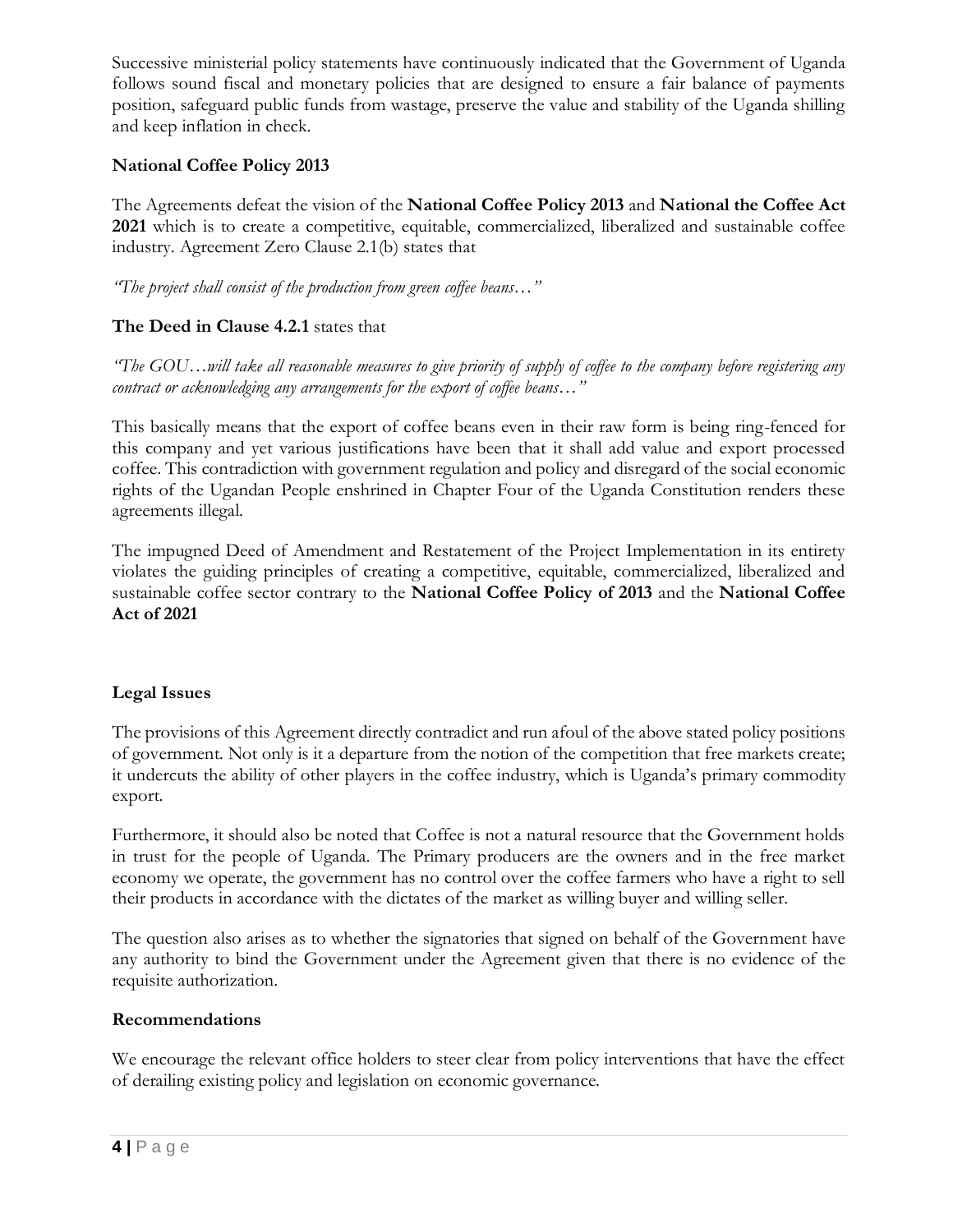## **3.3 PROTECTION OF SOCIOECONOMIC AND CULTURAL RIGHTS**

#### **Protection of socioeconomic and cultural rights**

As explained in the preceding point, the nature and structure of the coffee industry Agreement will lead to the disenfranchisement of smallholder farmers, individuals who have been providing forward and backward linkages to the coffee subsector, the land rights and attendant livelihoods of affected communities. We are also concerned about the deleterious effect that the deal will have on the sociocultural significance of coffee in numerous Ugandan communities.

We also note that the Agreement does not have a termination clause, is restrictive and offers no benefit to the coffee farmers.

#### In **Clause 4.2.2 of the Deed,**

*"The Company undertakes to pay for priority supply of superior coffee beans at a premium price to be determined by the company but in any case not lower than the price approved by the relevant authorities for a particular consignment or the prevailing international price for each respective grade of coffee whichever is lower."*

This Clause means that the company will determine the premium price as opposed to the normal market forces, the CDA, or international market pricing. It also restricts itself in the second half of the Clause to the specific pricing of a particular consignment by the relevant authority meaning that given the wide birth of operational space and favor that has been granted to this company they might also be able to request special prices: and it is to this that they restrict themselves. It is then that the prevailing international prices mentioned and the conditions that it must even be lower than the others before it can apply.

This is clearly an attempt to create a monopoly that even dictates price and has control over all competition.

**Clause 3.3 of the Deed** on job creation does not specify or categorize the kind of employment that will be created in each category.

The Agreement does not have any technology transfer Clauses or training undertakings but rather has an open license in **Clause 2.2(e) of Agreement Zero** to use the land for any purpose it deems fit.

Given that there are no termination Clauses that are clear and given that **Clause 3.1(g) of Agreement Zero** commits government to manage and finance the company's risks or losses in the event of force majeure and given the plethora of benefits, tax exemptions, incentives, subsidies and even infrastructural commitments, this Agreement is so deeply steeped in favor of the company that one can confidently state that it is unpatriotic and directly infringes on the social-economic rights of Ugandans.

## **Legal Authority**

**Article 40 of the Constitution of Uganda** underscores the importance of and the obligation of the state in protecting and advancing the economic rights of Ugandans.

#### **Recommendations**

Government authorities should steer clear of actions and decisions that will suppress the constitutionally protected socioeconomic and cultural rights of citizens.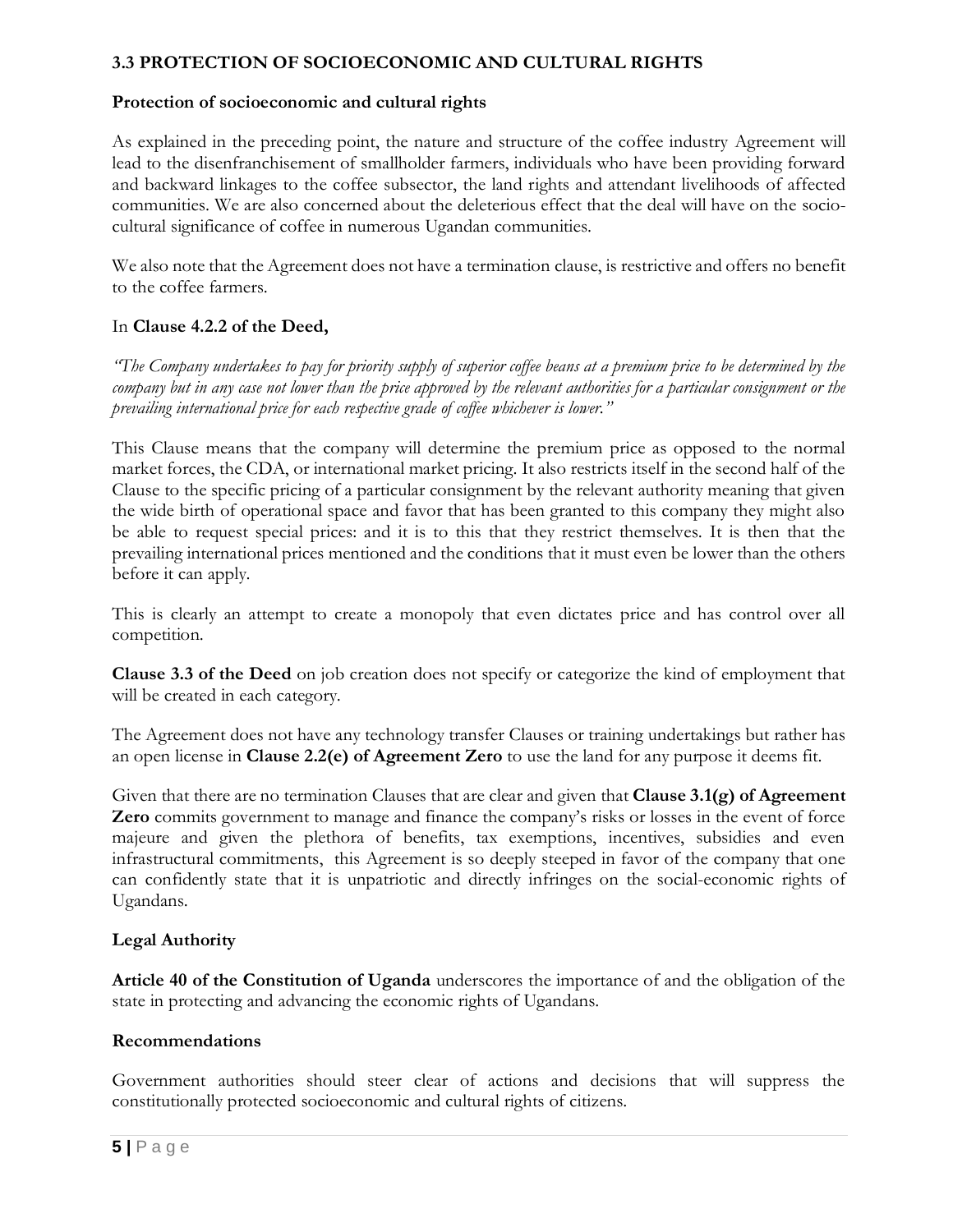## **3.4 DUE PROCESS**

## **Legal Issues**

The Coffee Agreement is shrouded in secrecy right from the very onset. But perhaps most vital is the question around the identity and registration of the company in question—Uganda Vinci Coffee Company Limited. Was due process undertaken during the signing of the Agreement between the Government of Uganda and Uganda Vinci Coffee Company Limited? Were the Laws of Uganda concerning agriculture and coffee in particular, taken into consideration? Was ample diligence taken in ensuring that the company in question fulfilled all the considerations that are required of a coffee value chain actor as is highlighted in **Section 33 of the National Coffee Act, 2021**? Were all the necessary steps taken in ensuring that the company in question was worthy of being issued a license? The above mentioned questions are key leaking points in the coffee Agreement in discussion, which need to be considered and further analyzed.

We have been informed that the company sought leave and obtained approvals from UIA to mortgage the land that was given to them for investment. This was done despite the fact that there is a requirement for an investor to have developed 20% of the land before such consent can be given.

Given that there is no development on the land; questions arise as to how this decision was reached. We are also aware that the lease was renewed without any developments which is also highly irregular as extension or renewal of public leases is usually premised on progress of developments on the land.

We are concerned and inquisitive as to what basis the Uganda Vinci Coffee Company Limited was given exclusive rights to buy all Uganda's Coffee, in addition to being entitled to all tax exemptions available under the laws of Uganda. But perhaps, even more concerning here is the fact that this Agreement commits Ugandan taxpayers to provide the company relief from tax payers.

Under Clause 5.3 of the Deed, commits that the company shall remain in perpetual ownership of plant factory and all other assets as shall all other consents (which are not stipulated or annexed hereto). This Clause seeks to unjustly enrich a foreign investor at the expense of the government, tax payers and the Ugandan economy at large.

When taken in context of the fact that the agreements do not show any obligations on the company or penalties for default on the company's side, it is very clear that it would be in the best interest of Ugandans to have such a contract terminated.

# **3.5 ANTI-COMPETITIVE**

## **Legal Issues**

The Agreement more or less creates a monopoly. The government undertakes under Clause 4.2.1 of the Agreement to provide what is termed as "priority of supply" to Vinci Coffee and further gives the company the discretion to determine its own "premium price" for the priority of supply.

It is also our position that the government is creating an oligopoly over a product it does not own in a free market economy like Uganda. Why weren't the primary producers being the coffee farmers involved in the negotiations of this agreement?

Uganda does not have a Competition domestic law currently. However, as a member of the East African Community and the Common Market for Eastern and Southern Africa, it is bound by the Competition legal regimes there under and unfortunately this Agreement may not pass the test.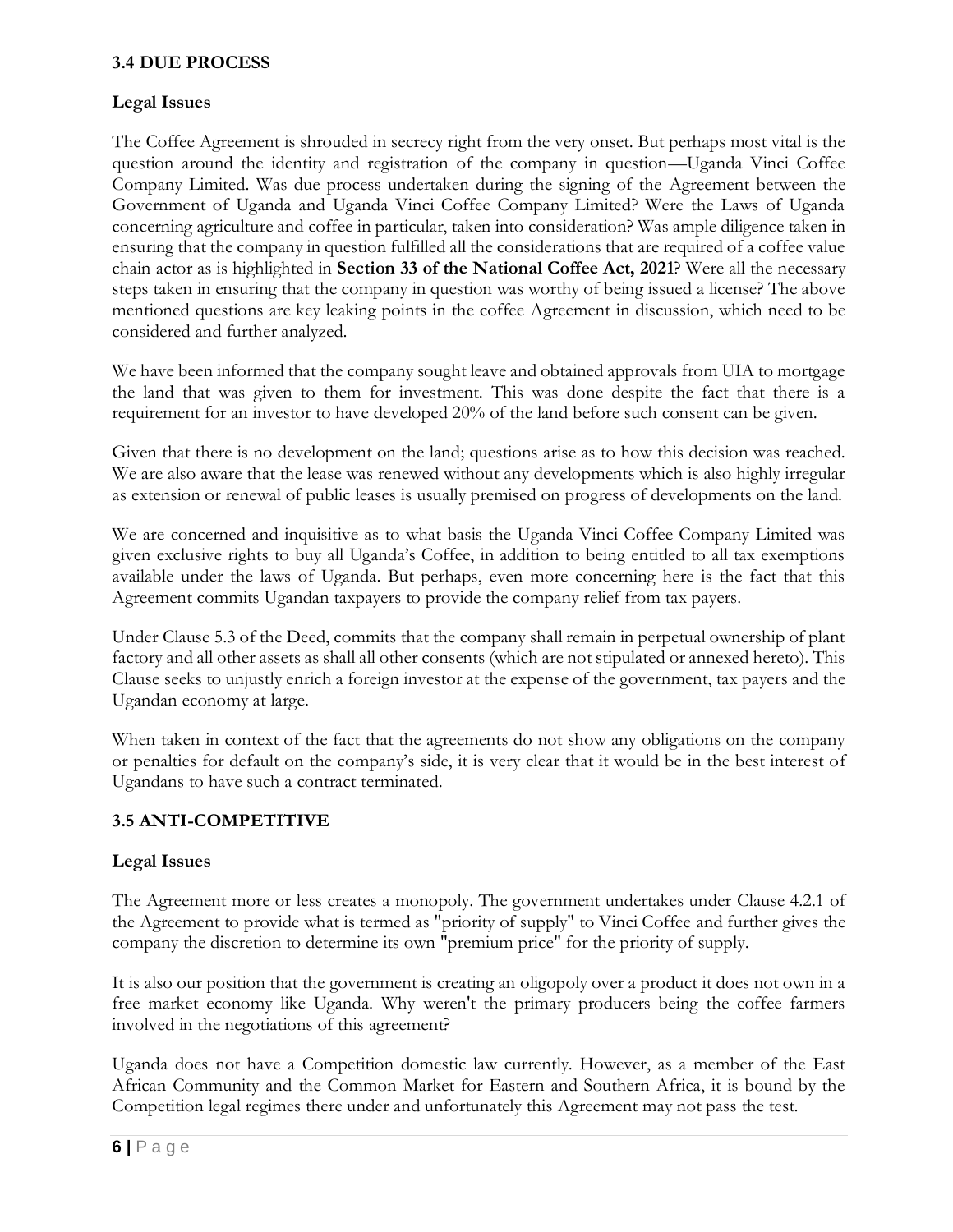## **Legal Authorities**

## **The EAC Competition Act 2006**

S**.5 (1) of the EAC Competition Act** prohibits anti competitive concerted practices and more so if such practices have or are intended to have an anti competitive effect in the relevant market, as the case is in the present scenario with the terms in this agreement.

#### **The Deed in Clause 4.2.1** states that

*"The GOU…will take all reasonable measures to give priority of supply of coffee to the company before registering any contract or acknowledging any arrangements for the export of coffee beans…"*

This is in direct contravention of the above law.

**S.5 (2) (e) of the Act** in its strongest terms prohibits any person from barring competitors from access to the market or from access to an association or arrangement which is essential for competition and there was no exemption that was sought from the EA Community regarding this agreement.

This section renders the Deed illegal ab-initio because of the various anti completion **Clauses in 4.2** and the electricity subsidy in **Clause 4.4** which could lead to Uganda's coffee meeting compliance and legal challenges on the international market.

#### **COMESA Competition Regulations**

#### **Article 16 (1) (a) & (b) of the COMESA Competition Regulations** prohibits,

(a) Agreements that may affect trade between member states and (b) those that have their object or effect the prevention, restriction or distortion of competition within the Common Market.

**Article 28(1)** Prohibits unconscionable conduct or contract whose nature is determined in the subsequent close (2)

Unconscionable agreements have been defined in common law as those "…that no man in his senses and not under delusion could make on the one hand and as no honest or fair man would take on the other."

## **3.6 DOCTRINE OF UNCONSCIONABLITY.**

**Clause 4.2 of the Deed** as above is grossly unfair to coffee farmers in Uganda, as it defeats the doctrine of freedom of contract. This Agreement decisively favors the Company that it has become oppressive to the small scale Ugandan coffee farmer as bargaining power is relinquished to the Company making it unconscionable. An unconscionable contract is one that is so one-sided that it is unfair to one party and therefore unenforceable under law. It is a type of contract that leaves one party with no real, meaningful choice.

Not only does the Deed provide a blanket tax exemption, it also obliges government in **Clause 4.1** to

- $\triangleright$  pay taxes on behalf of the company,
- $\triangleright$  pay interest on loans that the company takes (please note that they intend to take a mortgage on land that they have not paid premium for)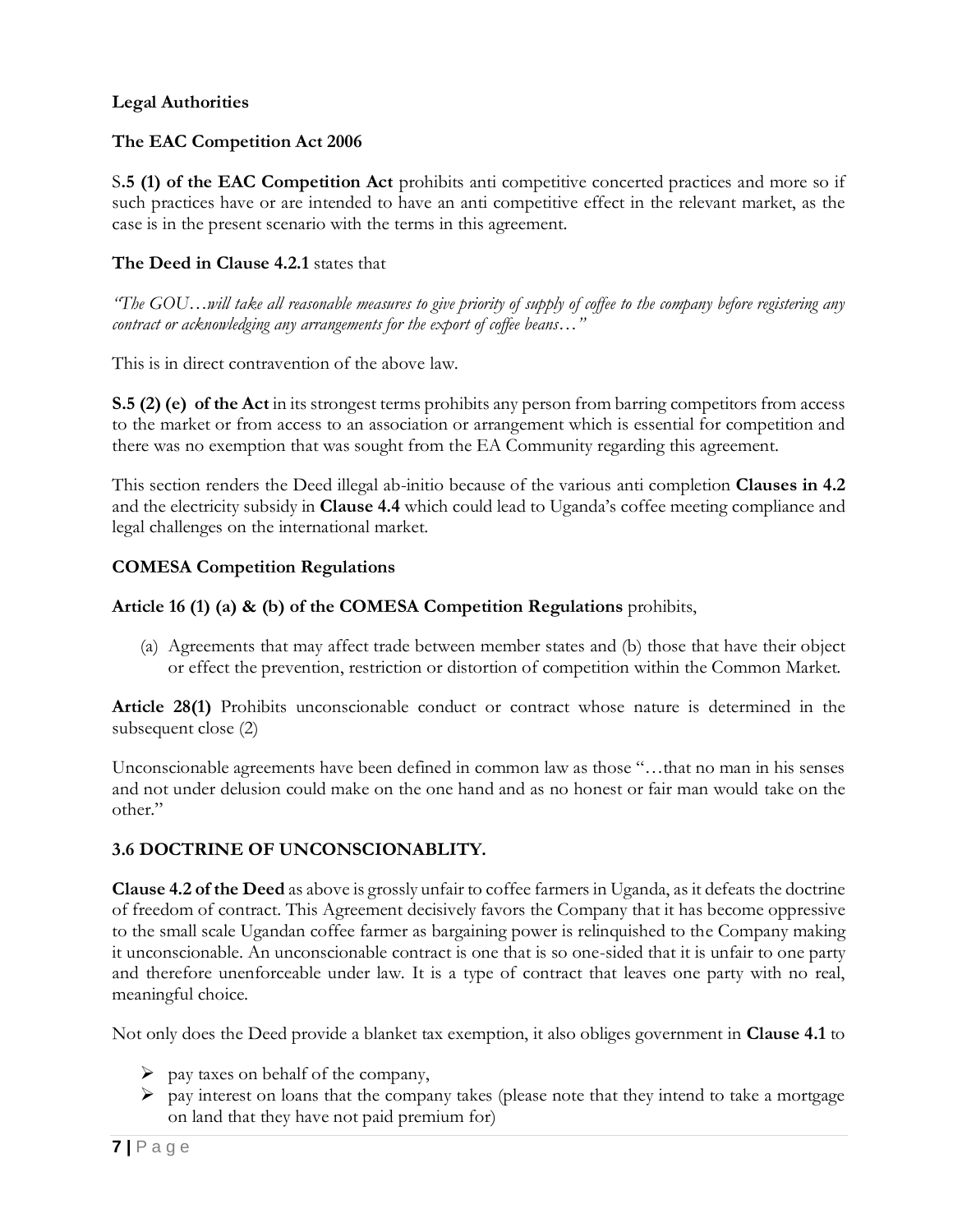- $\triangleright$  to bear the cost of all taxes that the company may be exposed to should the legal exemptions not suffice.
- ➢ cooperate income tax and impositions(exemption)
- ➢ to indemnify the company in for majeure events (Deed Clause 7)
- $\triangleright$  to ring fence coffee pricing and export for the company (Deed Clause 4.2.1)
- $\triangleright$  to provide electricity subsidy (Deed Clause 4.4)
- ➢ to guarantee uninterrupted power supply (Deed Clause 4.4)
- ➢ to relocate, extend, construct infrastructure (Deed Clause 4.5 to 4.7)
- ➢ to ensure that all necessary consents are expedited and that the company's applications are prioritized by all institutions (Deed Clause 4.8)
- ➢ to protect the company from any revocation of such rights "without just cause" (who should determine this?) (Deed Clause 4.8)
- $\triangleright$  to transfer or sell the plant to the GOU or a third party at their discretion (Deed Clause 8)
- ➢ to own in perpetuity the assets /property/consents should the Agreement terminate (Deed Clause 5.3)

In English Law in a claim or dispute, where the court finds a contract to be unconscionable, they will typically declare the contract to be void. No damages award or specific performance will be issued, but instead the parties will be released from their contract obligations. In **Fry v Lane (1888) 40 Ch D 312,** it was held that where a purchase is made from a poor and ignorant person at a considerable undervalue, the vendor having had no independent advice, the court has an equitable jurisdiction to set the contract aside.

It is our position as the Uganda Law Society that the freedom of contract is being abused by this Agreement seeing as relational inequality and transactional imbalance exists, one which almost speaks for its self that there has been unconscionability in this agreement.

This contract in our opinion is marred by illegalities and unfair terms and conditions.

# **3.7 TAX**

The Agreement attempts to create a number of tax exemptions for Vinci Coffee. The signatory to the Agreement is the Minister of Finance who according to Article 152 of the Constitution does not have power to make tax law since only Parliament has that power. This position has been reiterated in **Heritage Oil V URA** where it was clearly held that:

## *"tax obligations are created by Acts of Parliament and not by agreements"*

The said parties to the Agreement did not seek approval or consult the relevant authorities in regard to the tax waivers in favor of the second respondent as demonstrated earlier in this submission. This Agreement usurps the powers of the Local Government provided for in the **Local Government (Amendment)(No.2) Act of 2008,** by providing such tax waivers and yet the Local Government is mandated to provide for additional taxes to be levied in order to provide new sources of revenue for local governments.

Exempting Vinci Coffee Company from all related employee taxes such as PAYE is in its sense an illegality since its Employees' money.

The intention of tax relief or incentives to investors is premised on the basis that they are committing large sums of money into the economy and will need a period of relief to recover the investments costs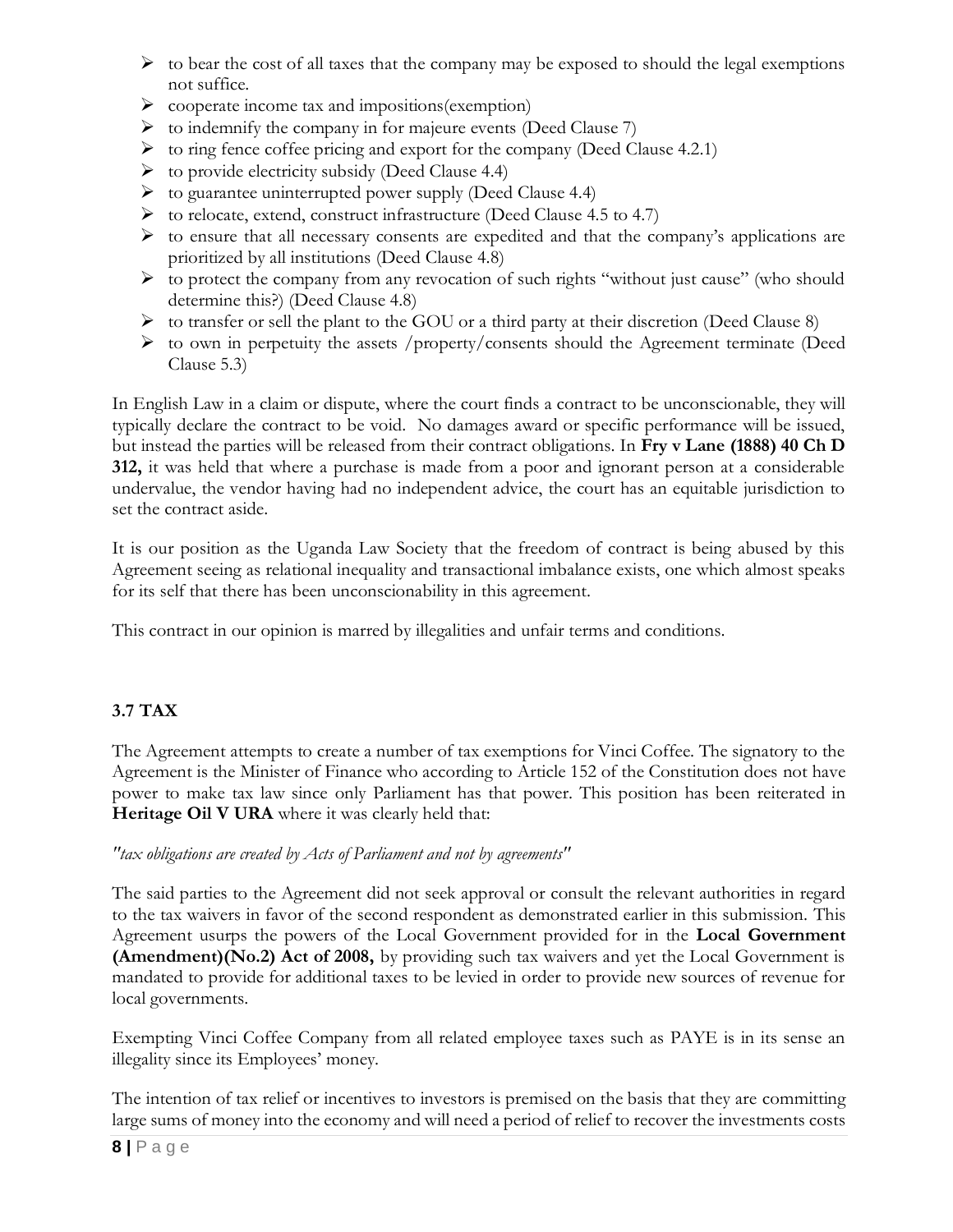and break even. To give such reliefs to a company that intends to mortgage even the assets availed by the government would be presumptuous, irregular, risky and questionable. This Agreement does just that.

# **3.8 AGREEMENT HAS NO TERMINATION CLAUSE**

The Agreement is murky on its instances of termination and instead seems to give Vinci Coffee what it terms as "Continuing Rights" like its ownership of the properties/assets envisaged under the agreement.

Instances of termination would for example be in case of a fundamental breach of and/or default under the agreement. It should state penalties etc for default.

# **3.9 AGREEMENTSHOULD PRESCRIBE TIMELINES FOR PERFORMANCE**

Performance guarantees are also needed hereunder.

# **3.10 THE ARBITRATION CLAUSE IS NOT WELL DRAFTED**

Under the rules of Arbitration, the parties intention to arbitrate must be clear; the number of arbitrators should be stated, the language of arbitration must be provided for and the seat and place of arbitration.

# **3.11 ELECTRICITY SUBSIDY**

Illegal subsidies and/or overly broad subsidies that provide a huge advantage to a domestic industry are prohibited under international trade. **Clause 4.**4 of the Deed is an overly broad subsidy and could be interpreted as illegal and a distortion of international trade which will lead our coffee exports to being subjected to Trade Remedies and/or even barred from entering certain markets.

# **4.0 CONCLUSION AND RECOMANDATION.**

The ULS notes that it has become habitual for government ministries, authorities, and departments to enter into unconscionable agreements with (often shadowy) investors whose behavior and ineptitude often cause financial loss for the taxpayer, encourages rights violations, and stifles Uganda's economic progress.

Cumulatively, this trend is antithetical to our collective development agenda that is well articulated by the **National Development Plan III.**

We urge all state institutions and office holders to observe and protect the interests of the citizens of Uganda, on whose behalf they hold and exercise the mandates they possess.

In the same breath, the ULS wishes to encourage the general public, media, and the agricultural community to keep up the civic awareness and interest they have displayed regarding this issue. Citizen agency and public participation are essential for the success of any democratization process.

With all that has been said, the Uganda Law Society therefore concludes that the Agreement is illegal and needs to be terminated and the relationship with the company regularized through proper due diligence, due process and proper stake holder vetting before any further business can proceed.